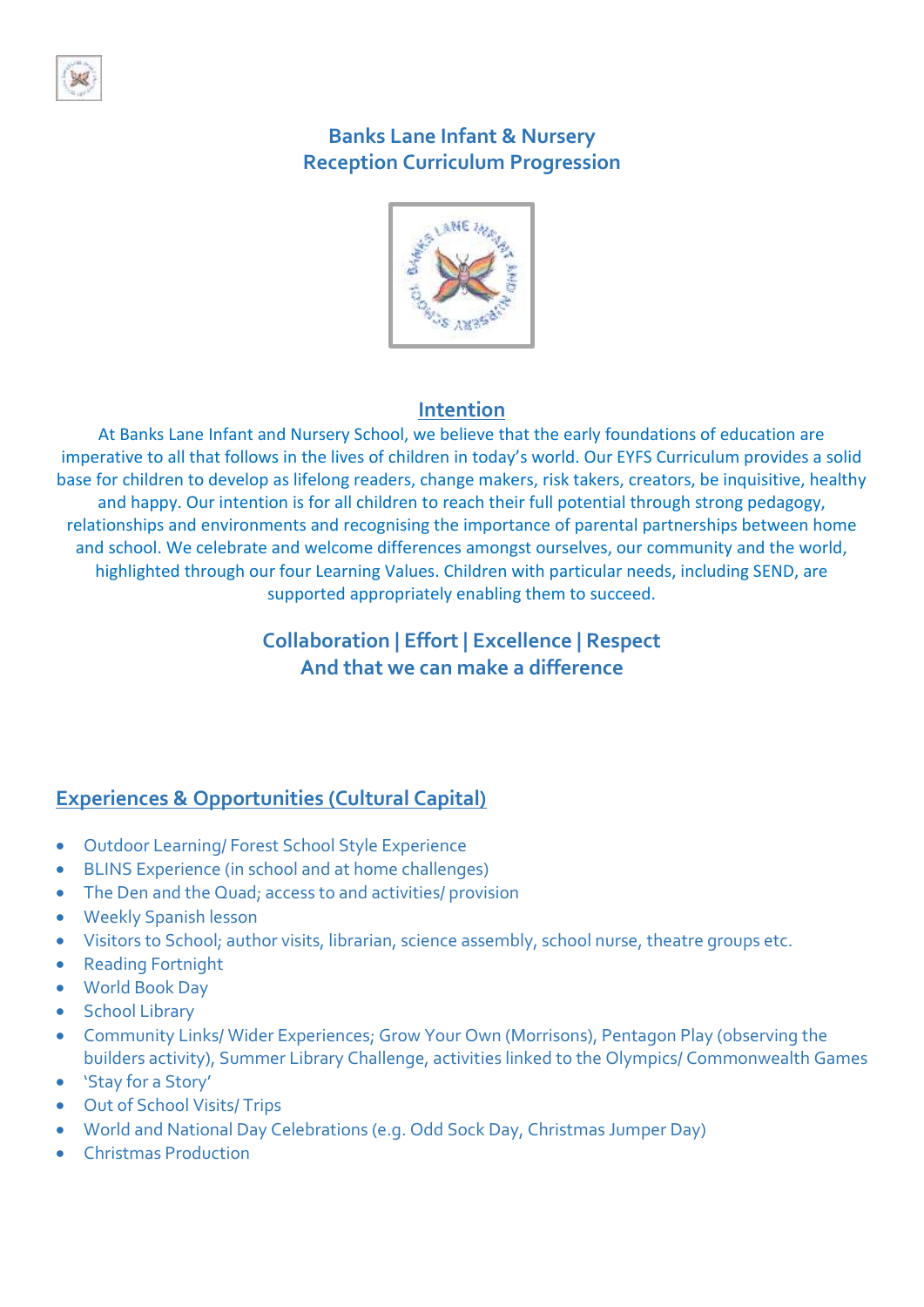

# **Communication and Language Educational Programme (EYFS Framework)**

The development of children's spoken language underpins all seven areas of learning and development. Children's back-andforth interactions from an early age form the foundations for language and cognitive development. The number and quality of the conversations they have with adults and peers throughout the day in a language-rich environment is crucial. By commenting on what children are interested in or doing, and echoing back what they say with new vocabulary added, practitioners will build children's language effectively. Reading frequently to children, and engaging them actively in stories, non-fiction, rhymes and poems, and then providing them with extensive opportunities to use and embed new words in a range of contexts, will give children the opportunity to thrive. Through conversation, storytelling and role play, where children share their ideas with support and modelling from their teacher, and sensitive questioning that invites them to elaborate, children become comfortable using a rich range of vocabulary and language structures.

# **Development Matters-Children in Reception**

- Understand how to listen carefully and why listening is important.
- Learn new vocabulary.
- Use new vocabulary through the day.
- Ask questions to find out more and to check they understand what has been said to them.
- Articulate their ideas and thoughts in well-formed sentences.
- Connect one idea or action to another using a range of connectives.
- Describe events in some detail.
- Use talk to help work out problems and organise thinking and activities explain how things work and why they might happen.
- Develop social phrases.
- Engage in story times.
- Listen to and talk about stories to build familiarity and understanding.
- Retell the story, once they have developed a deep familiarity with the text; some as exact repetition and some in their own words.
- Use new vocabulary in different contexts.
- Listen carefully to rhymes and songs, paying attention to how they sound.
- Learn rhymes, poems and songs.
- Engage in non-fiction books.
- Listen to and talk about selected non-fiction to develop a deep familiarity with new knowledge and vocabulary.

# **Our School-Progression in Skills, Classroom Practice**

- Celebrate word choices, rhyme and alliteration; daily Nursery Rhymes, poems and stories.
- Acquire and use technical vocabulary throughout all learning areas.
- Join in conversations with peers and adults.
- Use 'active listening' during whole class, paired and group times.
- Evaluate their learning and that of others.
- Use talk to offer support and advice to peers.
- Narrate stories and role-play using story language; DEAL and Tales Toolkit.

### **Early Learning Goals**

| <b>Listening, Attention and Understanding</b>                                                                                                                                                                                                                                                                                                                                                         | <b>Speaking</b>                                                                                                                                                                                                                                                                                                                                                                                                                                                                                                                |
|-------------------------------------------------------------------------------------------------------------------------------------------------------------------------------------------------------------------------------------------------------------------------------------------------------------------------------------------------------------------------------------------------------|--------------------------------------------------------------------------------------------------------------------------------------------------------------------------------------------------------------------------------------------------------------------------------------------------------------------------------------------------------------------------------------------------------------------------------------------------------------------------------------------------------------------------------|
| Listen attentively and respond to what they hear with relevant<br>questions, comments and actions when being read to and<br>during whole class discussions and small group interactions.<br>Make comments about what they have heard and ask<br>$\bullet$<br>questions to clarify their understanding.<br>Hold conversation when engaged in back-and-forth exchanges<br>with their teacher and peers. | Participate in small group, class and one-to-one discussions,<br>offering their own ideas, using recently introduced vocabulary.<br>Offer explanations for why things might happen, making use<br>of recently introduced vocabulary from stories, nonfiction,<br>rhymes and poems when appropriate.<br>Express their ideas and feelings about their experiences using<br>full sentences, including use of past, present and future tenses<br>and making use of conjunctions, with modelling and support<br>from their teacher. |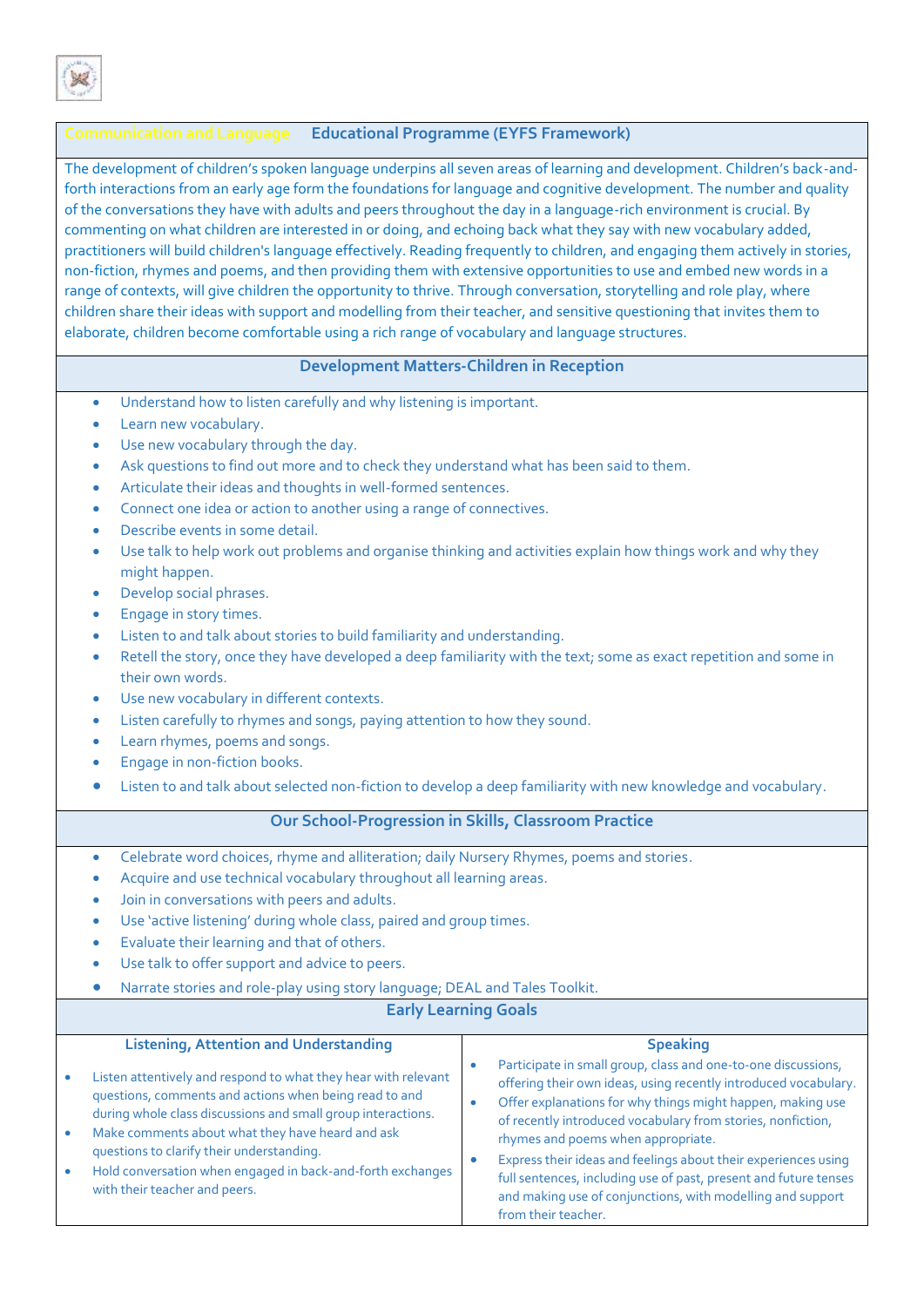

# **Personal, Social & Emotional Development Educational Programme (EYFS Framework)**

Children's personal, social and emotional development (PSED) is crucial for children to lead healthy and happy lives, and is fundamental to their cognitive development. Underpinning their personal development are the important attachments that shape their social world. Strong, warm and supportive relationships with adults enable children to learn how to understand their own feelings and those of others. Children should be supported to manage emotions, develop a positive sense of self, set themselves simple goals, have confidence in their own abilities, to persist and wait for what they want and direct attention as necessary. Through adult modelling and guidance, they will learn how to look after their bodies, including healthy eating, and manage personal needs independently. Through supported interaction with other children, they learn how to make good friendships, co-operate and resolve conflicts peaceably. These attributes will provide a secure platform from which children can achieve at school and in later life.

# **Development Matters-Children in Reception**

- See themselves as a valuable individual.
- Build constructive and respectful relationships.
- Express their feelings and consider the feelings of others.
- Show resilience and perseverance in the face of challenge.
- Identify and moderate their own feelings socially and emotionally.
- Think about the perspectives of others.
- **•** Manage their own needs.

## **Our School-Progression in Skills, Classroom Practice**

- Follow classroom instructions, rules and routines.
- Demonstrate strong learning behaviours; Learning Values Characters and their meaning.
- Organise their own belongings, resources and spaces.
- Seek challenges.
- Contribute to discussions and activities.
- Identify and follow links in their learning.
- Express their feelings using appropriate vocabulary.
- Develop perseverance, resilience and independence.
- Follow healthy practices involving dressing, hygiene, food, exercise, teeth and online activities.
- Develop strong, positive relationships with peers and adults.
- **•** Interact, chat, negotiate and resolve during independent play.
- **•** Begin to develop ab understanding of the four British Values.
- See the 9 Protected Characteristics represented in their provision and classrooms/ school.

# **Early Learning Goals**

| <b>Self-Regulation</b>                                                                                                                                                                                                                                                                                                                                                                                                                                                                                 |                             | <b>Managing Self</b>                                                                                                                                                                                                                                                                                                                                                                   | <b>Building Relationships</b>                                                                                                                                                                                     |
|--------------------------------------------------------------------------------------------------------------------------------------------------------------------------------------------------------------------------------------------------------------------------------------------------------------------------------------------------------------------------------------------------------------------------------------------------------------------------------------------------------|-----------------------------|----------------------------------------------------------------------------------------------------------------------------------------------------------------------------------------------------------------------------------------------------------------------------------------------------------------------------------------------------------------------------------------|-------------------------------------------------------------------------------------------------------------------------------------------------------------------------------------------------------------------|
| Show an understanding of their own<br>$\bullet$<br>feelings and those of others, and begin<br>to regulate their behaviour accordingly.<br>Set and work towards simple goals,<br>١o<br>being able to wait for what they want<br>and control their immediate impulses<br>when appropriate.<br>Give focused attention to what the<br>∣ ●<br>teacher says, responding appropriately<br>even when engaged in activity, and<br>show an ability to follow instructions<br>involving several ideas or actions. | ۰<br>$\bullet$<br>$\bullet$ | Be confident to try new activities and<br>show independence, resilience and<br>perseverance in the face of challenge.<br>Explain the reasons for rules, know<br>right from wrong and try to behave<br>accordingly.<br>Manage their own basic hygiene and<br>personal needs, including dressing,<br>going to the toilet and understanding<br>the importance of healthy food<br>choices. | Work and play cooperatively and<br>$\bullet$<br>take turns with others.<br>Form positive attachments to<br>۰<br>adults and friendships with peers.<br>Show sensitivity to their own and<br>۰<br>to others' needs. |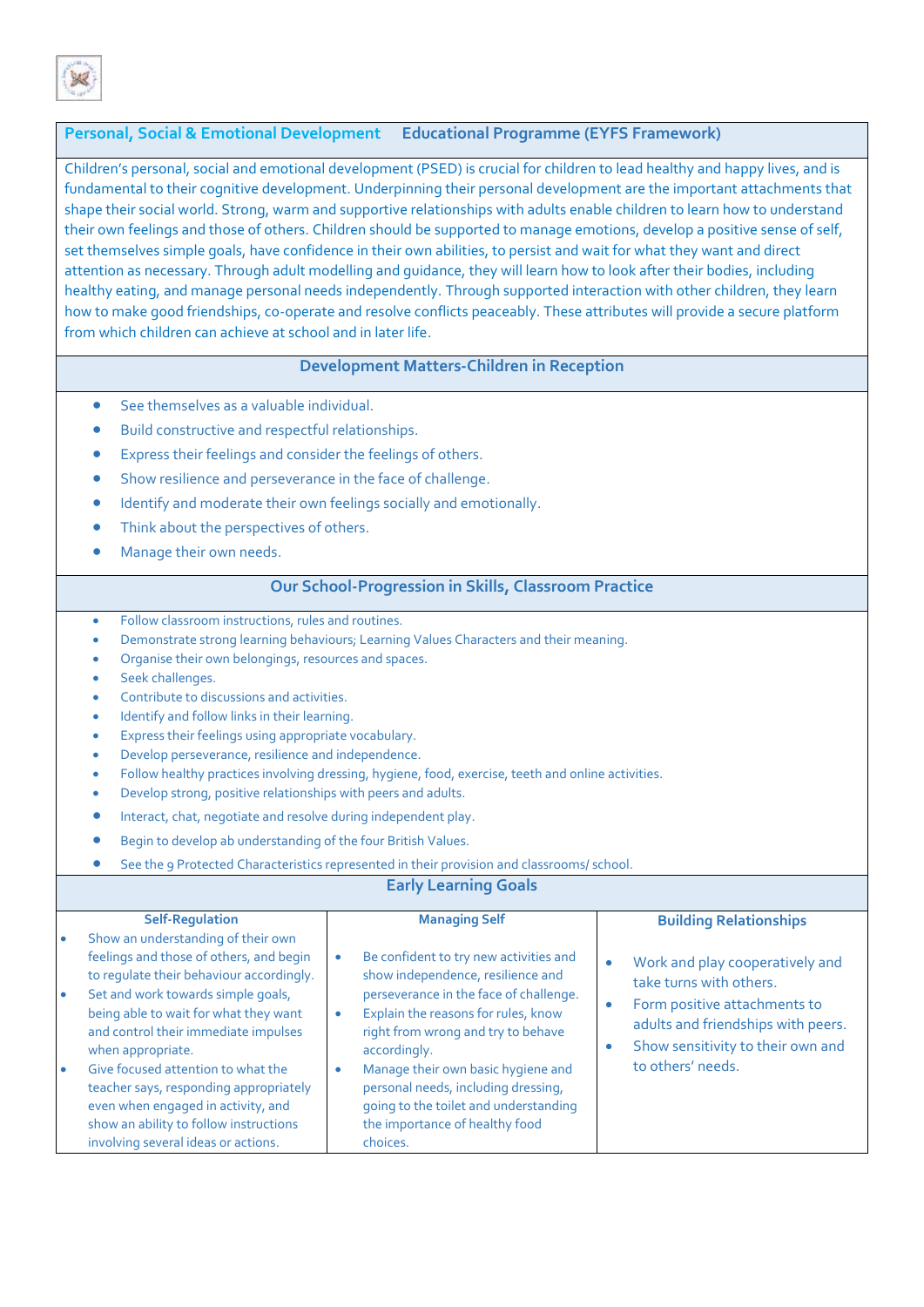

# **Physical Development Educational Programme (EYFS Framework)**

Physical activity is vital in children's all-round development, enabling them to pursue happy, healthy and active lives. Gross and fine motor experiences develop incrementally throughout early childhood, starting with sensory explorations and the development of a child's strength, co-ordination and positional awareness through tummy time, crawling and play movement with both objects and adults. By creating games and providing opportunities for play both indoors and outdoors, adults can support children to develop their core strength, stability, balance, spatial awareness, co-ordination and agility. Gross motor skills provide the foundation for developing healthy bodies and social and emotional well-being. Fine motor control and precision helps with hand-eye co-ordination, which is later linked to early literacy. Repeated and varied opportunities to explore and play with small world activities, puzzles, arts and crafts and the practice of using small tools, with feedback and support from adults, allow children to develop proficiency, control and confidence.

# **Development Matters-Children in Reception**

- Revise and refine the fundamental movement skills they have already acquired: rolling crawling walking jumping running hopping - skipping - climbing
- Progress towards a more fluent style of moving, with developing control and grace.
- Develop the overall body strength, co-ordination, balance and agility needed to engage successfully with future physical education sessions and other physical disciplines including dance, gymnastics, sport and swimming.
- Develop their small motor skills so that they can use a range of tools competently, safely and confidently. Suggested tools: pencils for drawing and writing, paintbrushes, scissors, knives, forks and spoons.
- Use their core muscle strength to achieve a good posture when sitting at a table or sitting on the floor.
- Combine different movements with ease and fluency.
- Confidently and safely use a range of large and small apparatus indoors and outside, alone and in a group.
- Develop overall body-strength, balance, co-ordination and agility.
- Further develop and refine a range of ball skills including: throwing, catching, kicking, passing, batting, and aiming.
- Develop confidence, competence, precision and accuracy when engaging in activities that involve a ball.
- Develop the foundations of a handwriting style which is fast, accurate and efficient.
- Know and talk about the different factors that support their overall health and wellbeing: - regular physical activity - healthy eating - tooth brushing - sensible amounts of 'screen time' - having a good sleep routine being a safe pedestrian
- Further develop the skills they need to manage the school day successfully: lining up and queuing mealtimes personal hygiene

### **Our School-Progression in Skills, Classroom Practice**

|           | <b>Gross Motor Skills</b>                                         |           | <b>Fine Motor Skills</b>                                         |
|-----------|-------------------------------------------------------------------|-----------|------------------------------------------------------------------|
| $\bullet$ | Develop awareness of self, space and surroundings during          |           |                                                                  |
|           | playtimes, forest school based activities, large scale play, time | $\bullet$ | Develop hand-eye co-ordination when using small equipment.       |
|           | to go outside & use the Quad daily.                               | $\bullet$ | Successfully manipulate a wide variety of small objects          |
| $\bullet$ | Become competent in: rolling - crawling - walking - jumping -     |           | including 'loose' parts, small world resources, threading, pegs  |
|           | running - hopping - skipping - climbing - skipping ropes          |           | and craft materials.                                             |
| $\bullet$ | Move with fluency, control and grace.                             | ۰         | Use a variety of tools to manipulate playdough, sand, water      |
| $\bullet$ | Develop overall body strength, co-ordination, balance and         |           | and craft materials.                                             |
|           | agility.                                                          | $\bullet$ | Use a knife and fork simultaneously.                             |
| $\bullet$ | Improve core strength.                                            | $\bullet$ | Load a spoon with one hand                                       |
| $\bullet$ | Begin to combine movements to create a sequence; take part        | $\bullet$ | Use scissors correctly to cut different materials and shapes.    |
|           | in Dance lessons with Laura Kendall, gymnastics with Sophie       | $\bullet$ | Fasten and unfasten buttons and zips.                            |
|           | Bratherton.                                                       | ۰         | Write numbers and letters using correct starting point and       |
| $\bullet$ | Explore different ways to move their bodies including size,       |           | formation, decreasing size of presentation.                      |
|           | shape, level and speed.                                           | $\bullet$ | Draw people, animals, plants and objects with increasing detail. |
| $\bullet$ | Move their bodies appropriately in response to music.             | $\bullet$ | Use brushes, sponges and natural resources to paint with.        |
| $\bullet$ | Negotiate space around them.                                      |           |                                                                  |
| $\bullet$ | Throw and catch a large ball alone and with a partner.            |           |                                                                  |
| $\bullet$ | Develop aim when kicking and throwing.                            |           | <b>Evaluation of Movement</b>                                    |
| $\bullet$ | Begin to apply catching, throwing, kicking, aiming and batting    | $\bullet$ | Can talk about what they have seen.                              |
|           | skills in small group games.                                      | $\bullet$ | Can identify things they liked and did not like.                 |
| $\bullet$ | Can walk, jog and run alternating between speeds.                 | $\bullet$ | Can begin to suggest how performance could be improved.          |
| $\bullet$ | Can jump 2 feet to 2 feet                                         |           |                                                                  |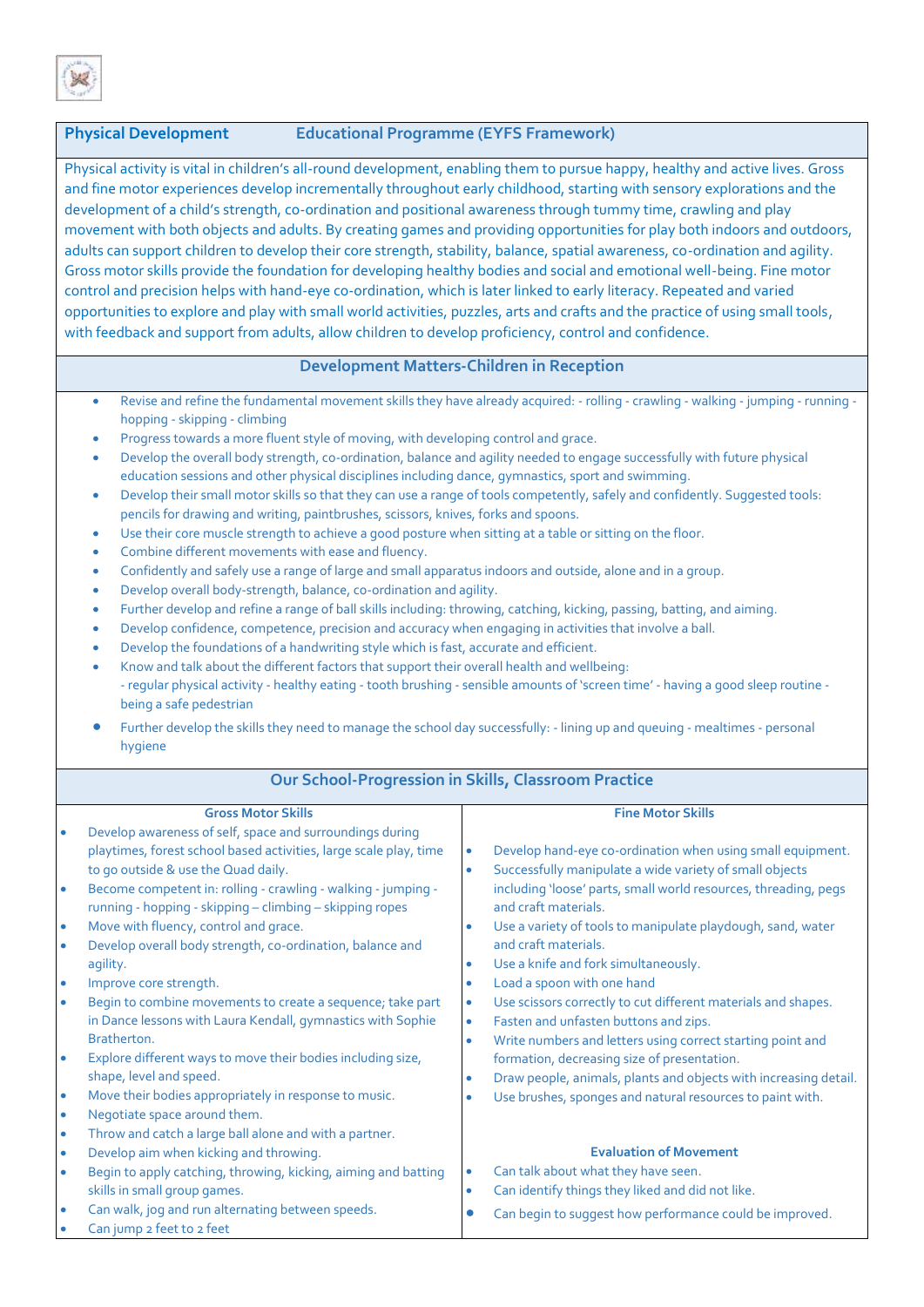

| $\bullet$                                                                                                                       | Experiments with a variety of throws, including different<br>objects and techniques.<br>Can locate their heart to observe effect of exercise. |           |                                                             |
|---------------------------------------------------------------------------------------------------------------------------------|-----------------------------------------------------------------------------------------------------------------------------------------------|-----------|-------------------------------------------------------------|
| Know that exercise, healthy eating, tooth brushing, screen time<br>$\bullet$<br>and sleep are important for a healthy lifestyle |                                                                                                                                               |           |                                                             |
|                                                                                                                                 | <b>Early Learning Goals</b>                                                                                                                   |           |                                                             |
|                                                                                                                                 | <b>Gross Motor Skills</b>                                                                                                                     |           | <b>Fine Motor Skills</b>                                    |
| $\bullet$                                                                                                                       | Negotiate space and obstacles safely, with consideration                                                                                      |           |                                                             |
|                                                                                                                                 | for themselves and others.                                                                                                                    | $\bullet$ | Hold a pencil effectively in preparation for fluent writing |
| $\bullet$                                                                                                                       | Demonstrate strength, balance and coordination when                                                                                           |           | - using the tripod grip in almost all cases.                |
|                                                                                                                                 | playing.                                                                                                                                      | $\bullet$ | Use a range of small tools, including scissors,             |
| $\bullet$                                                                                                                       | Move energetically, such as running, jumping, dancing,                                                                                        |           | paintbrushes and cutlery.                                   |
|                                                                                                                                 | hopping, skipping and climbing.                                                                                                               |           | Begin to show accuracy and care when drawing                |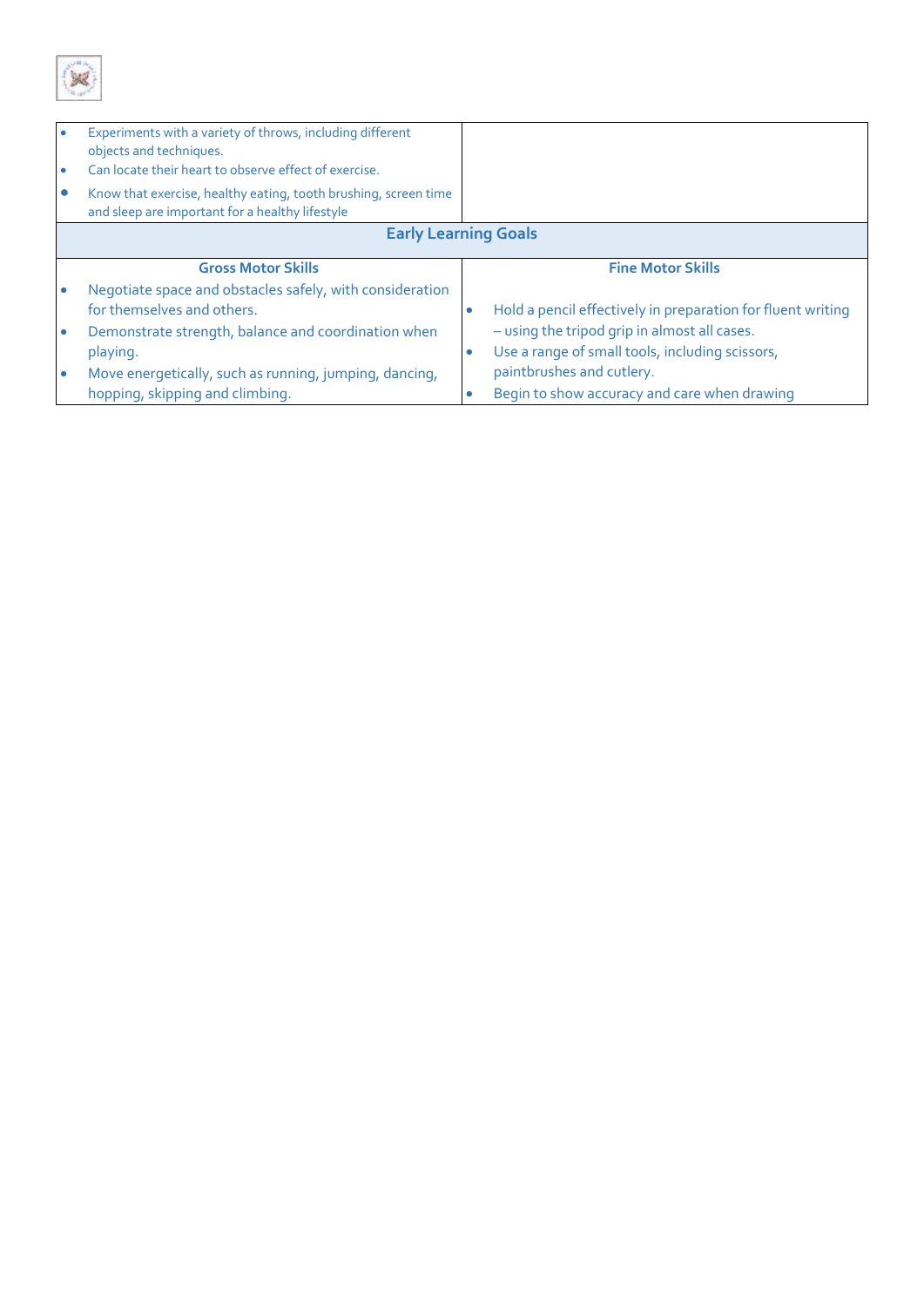

# **Literacy Educational Programme (EYFS Framework)**

It is crucial for children to develop a life-long love of reading. Reading consists of two dimensions: language comprehension and word reading. Language comprehension (necessary for both reading and writing) starts from birth. It only develops when adults talk with children about the world around them and the books (stories and non-fiction) they read with them, and enjoy rhymes, poems and songs together. Skilled word reading, taught later, involves both the speedy working out of the pronunciation of unfamiliar printed words (decoding) and the speedy recognition of familiar printed words. Writing involves transcription (spelling and handwriting) and composition (articulating ideas and structuring them in speech, before writing).

# **Development Matters-Children in Reception**

- Read individual letters by saying the sounds for them.
- Blend sounds into words, so that they can read short words made up of known letter-sound correspondences.
- Read some letter groups that each represent one sound and say sounds for them.
- Read a few common exception words matched to the school's phonic programme.
- Read simple phrases and sentences made up of words with known letter–sound correspondences and, where necessary, a few exception words.
- Re-read these books to build up their confidence in word reading, their fluency and their understanding and enjoyment.
- Form lower-case and capital letters correctly.
- Spell words by identifying the sounds and then writing the sound with letter/s.
- Write short sentences with words with known letter-sound correspondences using a capital letter and full stop.
- Re-read what they have written to check that it makes sense.

| $\bullet$<br>$\bullet$ | <b>Phonics</b><br>Phonics International used for<br>phonics teaching<br>Read Write Inc. resources used for<br>letter formation and phoneme,<br>digraph and tri-graph 'reminders' | <b>Reading</b><br>Collins Big Cat Phonics books used<br>$\bullet$<br>at the child's phonic level<br>Shared Reading, Echo Reading and<br>$\bullet$<br>Choral Reading used during whole<br>class, group and individual reading<br>Reading of CEW/ 'tricky words'<br>$\bullet$<br>directly taught | $\bullet$<br>$\bullet$<br>$\bullet$ | <b>Classroom Practice</b><br>Shared Reading, Echo Reading and<br>Choral Reading used during whole<br>class, group and individual reading<br>Rec phonics lessons following Phonics<br>International approach<br>Shared writing, guided writing and<br>independent writing used as phonemes<br>are introduced to be able to write<br>words.<br>Writing of 'tricky' words taught |
|------------------------|----------------------------------------------------------------------------------------------------------------------------------------------------------------------------------|------------------------------------------------------------------------------------------------------------------------------------------------------------------------------------------------------------------------------------------------------------------------------------------------|-------------------------------------|-------------------------------------------------------------------------------------------------------------------------------------------------------------------------------------------------------------------------------------------------------------------------------------------------------------------------------------------------------------------------------|
|                        |                                                                                                                                                                                  | <b>Early Learning Goals</b>                                                                                                                                                                                                                                                                    |                                     |                                                                                                                                                                                                                                                                                                                                                                               |
|                        | Comprehension                                                                                                                                                                    | <b>Word Reading</b>                                                                                                                                                                                                                                                                            |                                     |                                                                                                                                                                                                                                                                                                                                                                               |
| $\bullet$              | Demonstrate understanding of<br>what has been read to them by<br>retelling stories and narratives                                                                                | Say a sound for each letter in the<br>alphabet and at least 10 digraphs.                                                                                                                                                                                                                       | $\bullet$                           | <b>Writing</b><br>Write recognisable letters, most of<br>which are correctly formed.                                                                                                                                                                                                                                                                                          |
| $\bullet$<br>$\bullet$ | using their own words and recently<br>introduced vocabulary.<br>Anticipate (where appropriate) key<br>events in stories.<br>Use and understand recently                          | Read words consistent with their<br>$\bullet$<br>phonic knowledge by sound-<br>blending.<br>Read aloud simple sentences and<br>books that are consistent with their                                                                                                                            | $\bullet$<br>$\bullet$              | Spell words by identifying sounds in<br>them and representing the sounds<br>with a letter or letters.<br>Write simple phrases and sentences<br>that can be read by others.                                                                                                                                                                                                    |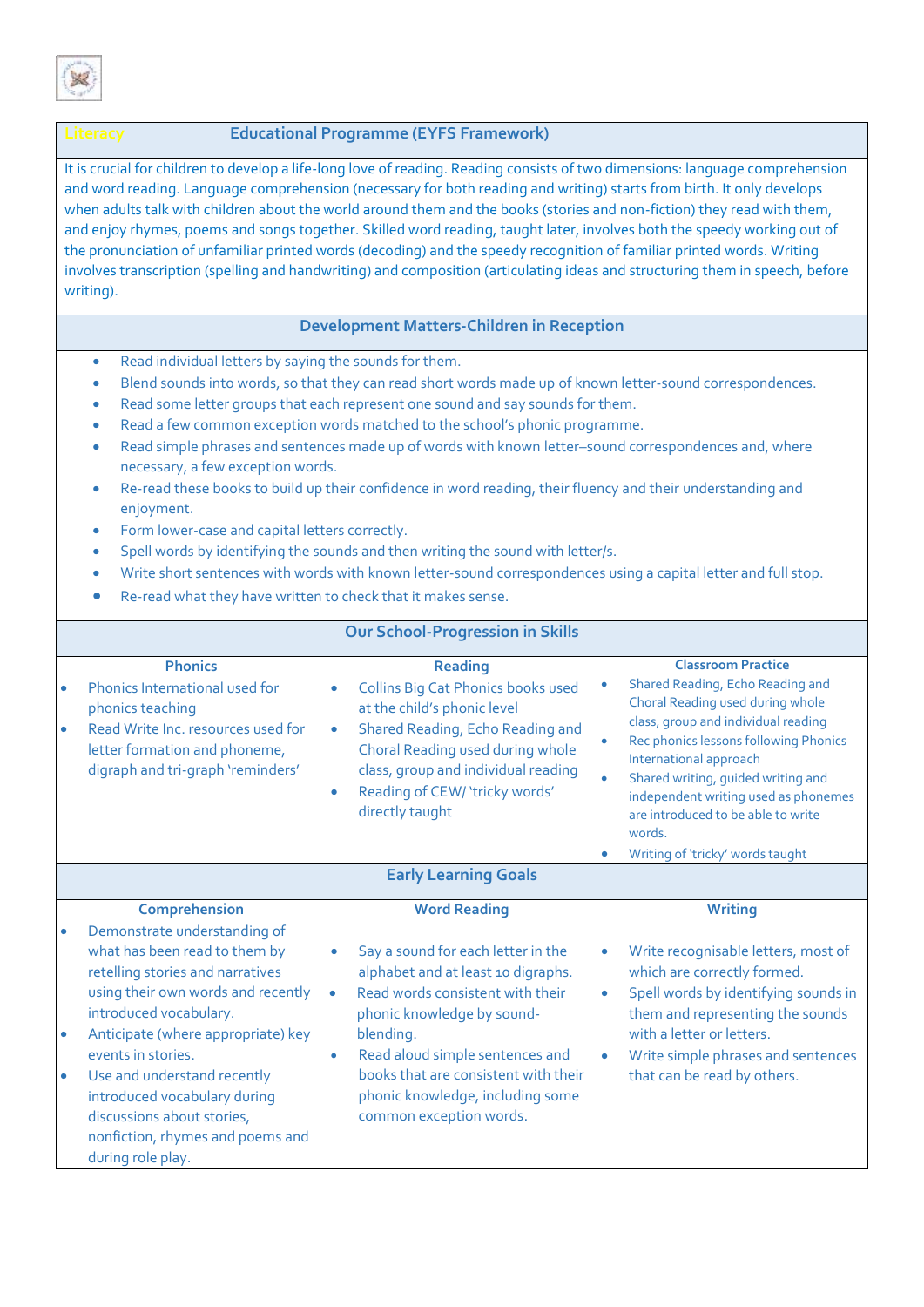

# **Mathematics Educational Programme (EYFS Framework)**

Developing a strong grounding in number is essential so that all children develop the necessary building blocks to excel mathematically. Children should be able to count confidently, develop a deep understanding of the numbers to 10, the relationships between them and the patterns within those numbers. By providing frequent and varied opportunities to build and apply this understanding - such as using manipulatives, including small pebbles and tens frames for organising counting - children will develop a secure base of knowledge and vocabulary from which mastery of mathematics is built. In addition, it is important that the curriculum includes rich opportunities for children to develop their spatial reasoning skills across all areas of mathematics including shape, space and measures. It is important that children develop positive attitudes and interests in mathematics, look for patterns and relationships, spot connections, 'have a go', talk to adults and peers about what they notice and not be afraid to make mistakes.

# **Development Matters-Children in Reception**

- Count objects, actions and sounds.
- **•** Subitise.
- Link the number symbol (numeral) with its cardinal number value.
- Count beyond ten.
- Compare numbers.
- Understand the 'one more than/one less than' relationship between consecutive numbers.
- Explore the composition of numbers to 10.
- Automatically recall number bonds for numbers 0–10.
- Select, rotate and manipulate shapes in order to develop spatial reasoning skills.
- Compose and decompose shapes so that children recognise a shape can have other shapes within it, just as numbers can.
- Continue, copy and create repeating patterns.
- **•** Compare length, weight and capacity.

|           | <b>Our School-Progression in Skills</b>                                                                       |                             |                                                                                                                                                     |  |  |  |  |
|-----------|---------------------------------------------------------------------------------------------------------------|-----------------------------|-----------------------------------------------------------------------------------------------------------------------------------------------------|--|--|--|--|
|           | <b>Maths Planning</b>                                                                                         |                             | <b>Classroom Practice</b>                                                                                                                           |  |  |  |  |
| $\bullet$ | <b>NCETM Mastering Number</b>                                                                                 | $\bullet$                   | Mathematical thinking promoted in all areas of provision.                                                                                           |  |  |  |  |
| $\bullet$ | <b>White Rose Maths</b>                                                                                       | ۰                           | Undertake mathematical challenges linked to themes                                                                                                  |  |  |  |  |
|           |                                                                                                               |                             | and interests.                                                                                                                                      |  |  |  |  |
|           |                                                                                                               | <b>Early Learning Goals</b> |                                                                                                                                                     |  |  |  |  |
|           | <b>Number</b>                                                                                                 | <b>Numerical patterns</b>   |                                                                                                                                                     |  |  |  |  |
| $\bullet$ | Have a deep understanding of number to 10, including                                                          | ۰                           | Verbally count beyond 20, recognising the pattern of the                                                                                            |  |  |  |  |
|           | the composition of each number.                                                                               |                             | counting system.                                                                                                                                    |  |  |  |  |
| $\bullet$ | Subitise (recognise quantities without counting) up to 5.                                                     | $\bullet$                   | Compare quantities up to 10 in different contexts,                                                                                                  |  |  |  |  |
| $\bullet$ | Automatically recall (without reference to rhymes,<br>counting or other aids) number bonds up to 5 (including |                             | recognising when one quantity is greater than, less than<br>or the same as the other quantity.                                                      |  |  |  |  |
|           | subtraction facts) and some number bonds to 10,<br>including double facts.                                    | ۰                           | Explore and represent patterns within numbers up to 10,<br>including evens and odds, double facts and how<br>quantities can be distributed equally. |  |  |  |  |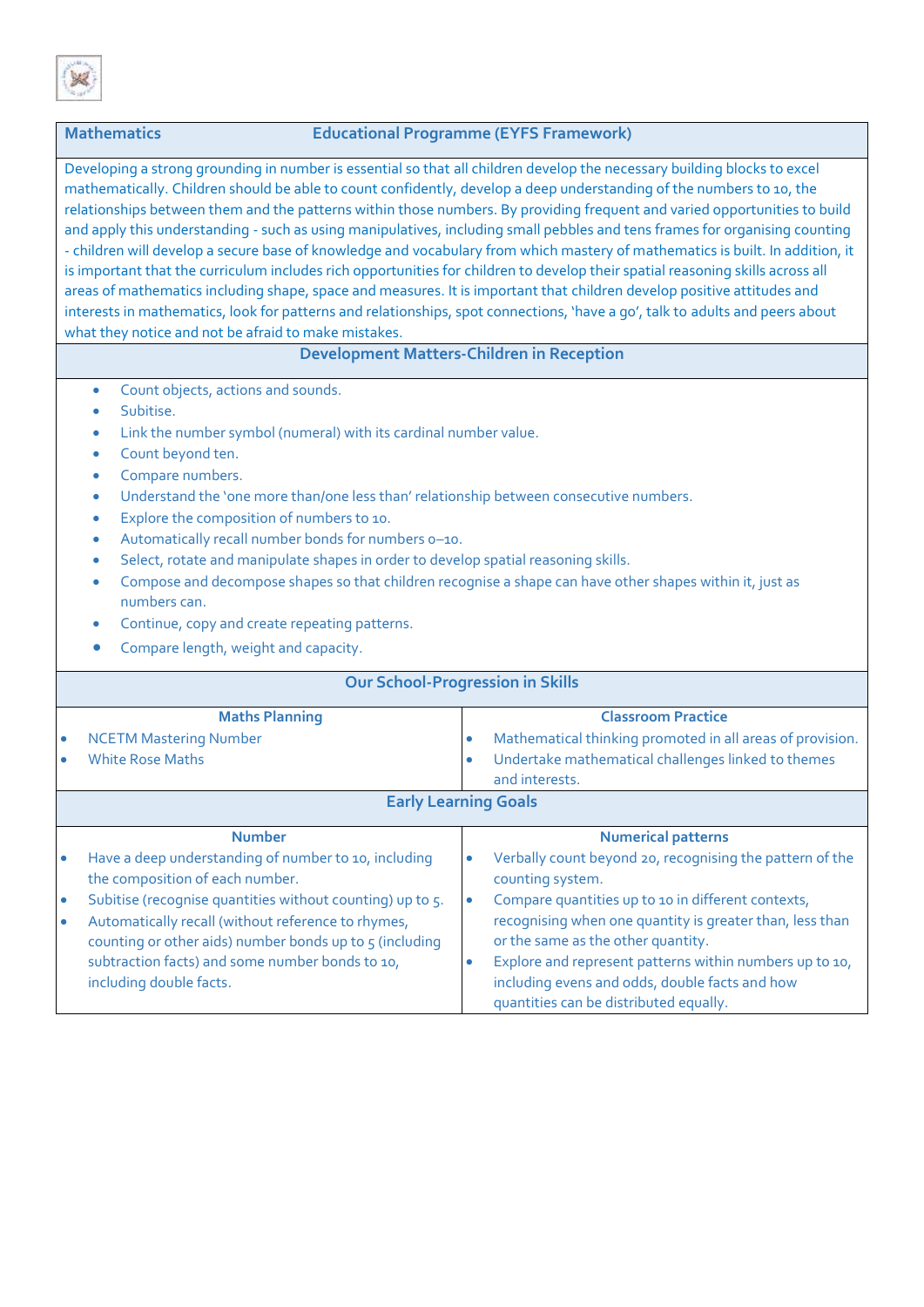

# **Understanding the World Educational Programme (EYFS Framework)**

Understanding the world involves guiding children to make sense of their physical world and their community. The frequency and range of children's personal experiences increases their knowledge and sense of the world around them – from visiting parks, libraries and museums to meeting important members of society such as police officers, nurses and firefighters. In addition, listening to a broad selection of stories, non-fiction, rhymes and poems will foster their understanding of our culturally, socially, technologically and ecologically diverse world. As well as building important knowledge, this extends their familiarity with words that support understanding across domains. Enriching and widening children's vocabulary will support later reading comprehension.

## **Development Matters-Children in Reception**

- Talk about members of their immediate family and community.
- Name and describe people who are familiar to them.
- Comment on images of familiar situations in the past.
- Compare and contrast characters from stories, including figures from the past.
- Draw information from a simple map.
- Understand that some places are special to members of their community.
- Recognise that people have different beliefs and celebrate special times in different ways.
- Recognise some similarities and differences between life in this country and life in other countries.
- Explore the natural world around them.
- Describe what they see, hear and feel whilst outside.
- Recognise some environments that are different to the one in which they live.
- Understand the effect of changing seasons on the natural world around them.

# **Our School-Progression in Skills**

| <b>History</b><br>Join in discussions, role-play and activities<br>$\bullet$<br>$\bullet$<br>based on key historical events and people<br>$\bullet$<br>Know that people have not always lived in<br>$\bullet$<br>$\bullet$<br>the same way through time.<br>Celebrate key historical events and people<br>$\bullet$<br>$\bullet$<br>through storytelling and role-play.<br>Notice the difference between 'now and<br>$\bullet$<br>$\bullet$<br>then' when looking at books, photos and<br>$\bullet$<br>artefacts.<br>Talk about events from their own lives that<br>$\bullet$<br>$\bullet$<br>have already happened<br>Recall familiar objects, people and events<br>$\bullet$ |                                                                                                                                                                                                                                                                                                                                                                                                                                                                                                                                                                                                                         |                                                                                                                                                                                                                                                                                                                                                                                                                                                                                                                                                                                                                                                                                                                                                                                                                                                                                  |
|--------------------------------------------------------------------------------------------------------------------------------------------------------------------------------------------------------------------------------------------------------------------------------------------------------------------------------------------------------------------------------------------------------------------------------------------------------------------------------------------------------------------------------------------------------------------------------------------------------------------------------------------------------------------------------|-------------------------------------------------------------------------------------------------------------------------------------------------------------------------------------------------------------------------------------------------------------------------------------------------------------------------------------------------------------------------------------------------------------------------------------------------------------------------------------------------------------------------------------------------------------------------------------------------------------------------|----------------------------------------------------------------------------------------------------------------------------------------------------------------------------------------------------------------------------------------------------------------------------------------------------------------------------------------------------------------------------------------------------------------------------------------------------------------------------------------------------------------------------------------------------------------------------------------------------------------------------------------------------------------------------------------------------------------------------------------------------------------------------------------------------------------------------------------------------------------------------------|
|                                                                                                                                                                                                                                                                                                                                                                                                                                                                                                                                                                                                                                                                                | Geography<br>Know that we live in England, UK Europe.<br>Talk about what it is like where we live.                                                                                                                                                                                                                                                                                                                                                                                                                                                                                                                      | <b>Science</b><br>Plan and think ahead about how they might<br>٠<br>explore objects.                                                                                                                                                                                                                                                                                                                                                                                                                                                                                                                                                                                                                                                                                                                                                                                             |
| $\bullet$<br>from history.<br>Develop their historical vocabulary by<br>$\bullet$<br>۰<br>exploring words.<br>$\bullet$<br>Talk about what they have learned.<br>$\bullet$<br>Explore books, photographs and artefacts<br>$\bullet$<br>$\bullet$<br>about the past.<br>Ask questions that interest them.<br>۰<br>$\bullet$                                                                                                                                                                                                                                                                                                                                                     | Identify simple similarities and differences in<br>geographical photographs.<br>Observe and describe a range of places<br>around the world seen in photographs.<br>Differentiate between types of weather.<br>Explore a range of non-fiction books about<br>places around the world.<br>Use globes, maps and compasses in their<br>role play.<br>Talk about what they notice using<br>geographical vocabulary.<br>Draw simple fictional maps.<br>Identify geographical features within their<br>own emergent map making.<br>Use locational and positional language in<br>their role-play.<br>Name the seasons in order. | Talk about predictions.<br>Make links in their learning.<br>$\bullet$<br>Look carefully at objects and changes.<br>٠<br>Review their learning.<br>٠<br>Demonstrate how to plant and take care of a seed.<br>$\bullet$<br>Know that different seeds grow different plants.<br>$\bullet$<br>Identify and name plants and trees of interest to<br>$\bullet$<br>them.<br>Label key parts of a plant using scientific<br>٠<br>vocabulary.<br>Identify and name a wide and varied range of<br>animals.<br>Talk about what animals eat.<br>ò<br>Identify and name animal body parts.<br>٠<br>Identify and name parts of the human body.<br>٠<br>Experiment with a range of materials for different<br>ò<br>purposes.<br>Identify and name common materials.<br>٠<br>Choose materials for a purpose.<br>٠<br>Name the seasons.<br>٠<br>ŏ<br>Experience and discuss seasonal changes that |
| <b>RE</b><br>Celebrate and explore the diversity of our world and Britain.<br>$\bullet$<br>Respect that people have different beliefs.<br>$\bullet$<br>Understand that people choose to live in different ways<br>$\bullet$<br>including families, religion, celebrations and ways of life.<br>Learn about a variety of celebrations (Diwali, Sukkot,<br>$\bullet$<br>Christmas, Easter)<br>Begin to develop an understanding of the four British Values.<br>$\bullet$                                                                                                                                                                                                         | $\bullet$<br>sequencing.<br>$\bullet$<br>$\bullet$<br>$\bullet$<br>$\bullet$<br>$\bullet$<br>Follow simple online safety rules.                                                                                                                                                                                                                                                                                                                                                                                                                                                                                         | occur to trees, plants, animals and weather.<br><b>Technology</b><br>Can sequence a series of events and explain the importance of<br>Through play about action/reaction and will be asked "what do you<br>think will happen?" when using technology<br>Know how various devices and apps can be used in the classroom.<br>Choose an application for a particular purpose. E.g. drawing a picture.<br>Know the Internet can be used to communicate with others.                                                                                                                                                                                                                                                                                                                                                                                                                  |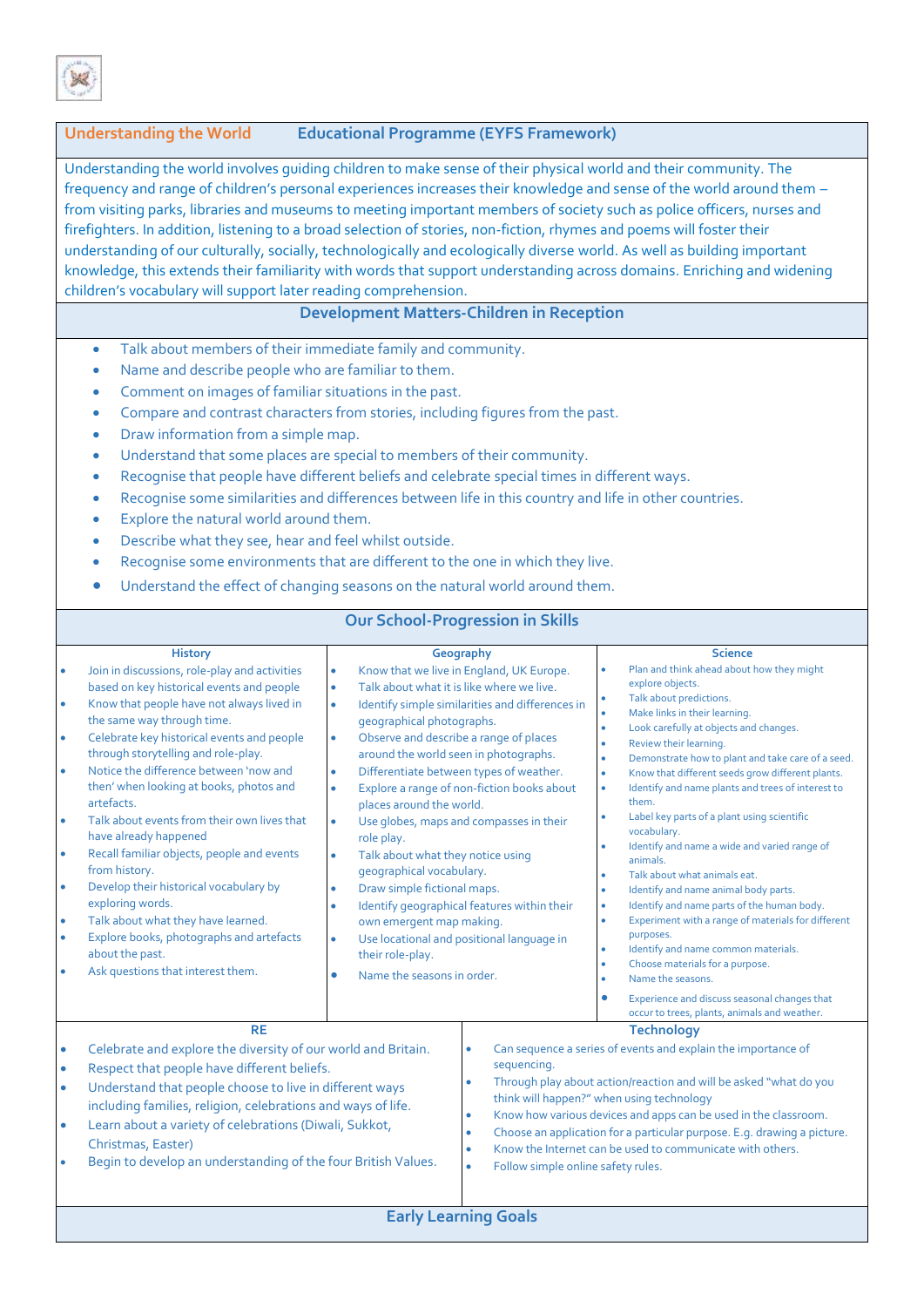

|           | <b>Past and present</b>                                                                                                |           | <b>People, Cultures and Communities</b>                                                                                                                                                                             |           | <b>The Natural World</b>                                                                                                                        |
|-----------|------------------------------------------------------------------------------------------------------------------------|-----------|---------------------------------------------------------------------------------------------------------------------------------------------------------------------------------------------------------------------|-----------|-------------------------------------------------------------------------------------------------------------------------------------------------|
| $\bullet$ | Talk about the lives of the people<br>around them and their roles in society.                                          |           | Describe their immediate environment<br>using knowledge from observation,                                                                                                                                           |           | Explore the natural world around them,<br>making observations and drawing                                                                       |
| $\bullet$ | Know some similarities and differences<br>between things in the past and now,<br>drawing on their experiences and what | $\bullet$ | discussion, stories, non-fiction texts and<br>maps.<br>Know some similarities and differences                                                                                                                       | $\bullet$ | pictures of animals and plants.<br>Know some similarities and differences<br>between the natural world around them                              |
| $\bullet$ | has been read in class.<br>Understand the past through settings,<br>characters and events encountered in               |           | between different religious and cultural<br>communities in this country, drawing<br>on their experiences and what has been                                                                                          |           | and contrasting environments, drawing<br>on their experiences and what has been<br>read in class.                                               |
|           | books read in class and storytelling.                                                                                  |           | read in class.<br>Explain some similarities and<br>differences between life in this country<br>and life in other countries, drawing on<br>knowledge from stories, non-fiction<br>texts and (when appropriate) maps. | $\bullet$ | Understand some important processes<br>and changes in the natural world<br>around them, including the seasons and<br>changing states of matter. |